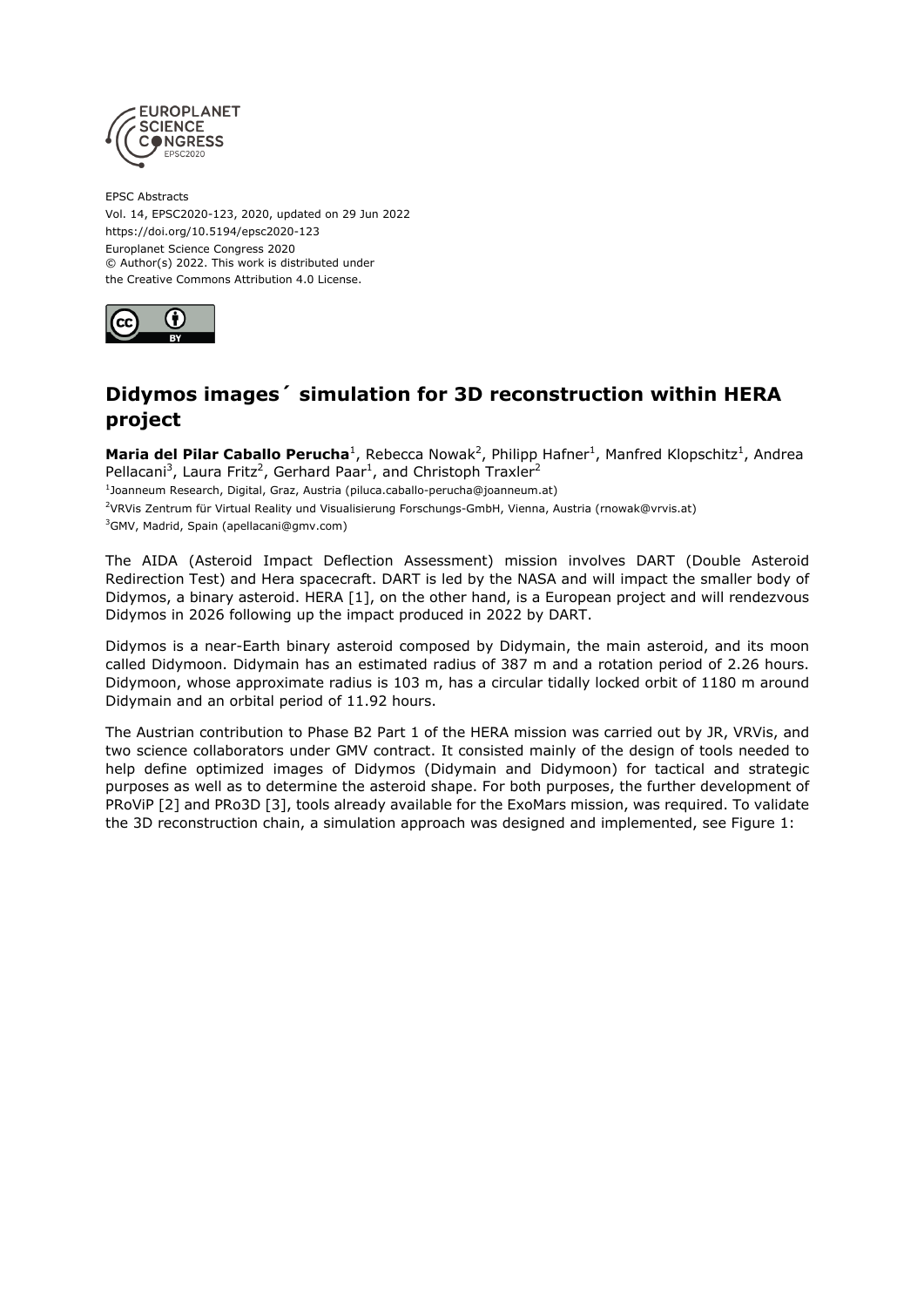

Figure 1.- Workflow for validation of PRoViP-based 3D reconstruction.

## **Image rendering**

In order to generate synthetic images of Didymos in the most representative and faithful way, the information about the geometry of the Asteroid Frame Camera (AFC) aboard the HERA spacecraft, its planned positions and orientations along the available trajectories (e.g.: Early Characterization Phase –ECP–, Detailed Characterization Phase –DCP-1–, Detailed Characterization Phase –DCP-2– and Very Close Fly-Bys –VCFB–), the shape parameters of Didymos as well as solar illumination direction had to be considered.

For image rendering, the PRo3D Viewer [3] was used and interfaced via a .json file with these parameters for each individual image to be rendered, including information about the AFC geometry as "fieldOfView" and "resolution" entries. AFC poses, Sun, Didymain and Didymoon positions and orientations were established by means of the HERA Spice Kernels, delivered by GMV, where the barycenter of Didymain is defined as the origin of the coordinate system and its position is always fixed at (0, 0, 0).

For rendering with PRo3D, the shape and dimensions of Didymos were necessary and provided as \*.txt files by GMV (Figure 2: Left Bottom). To enhance the realisms of the synthetic images JR added texture and relief to this data (Figure 2, right). For this purpose, the texture and 3D information of Earth Moon surface (as arbitrary texture to test the workflow) were used (Figure 2, Left top and Left centre). In this step, the \*.txt files were converted into \*.opc (Ordered Points Cloud) files [4], i.e.: the mandatory format for the PRo3D Viewer.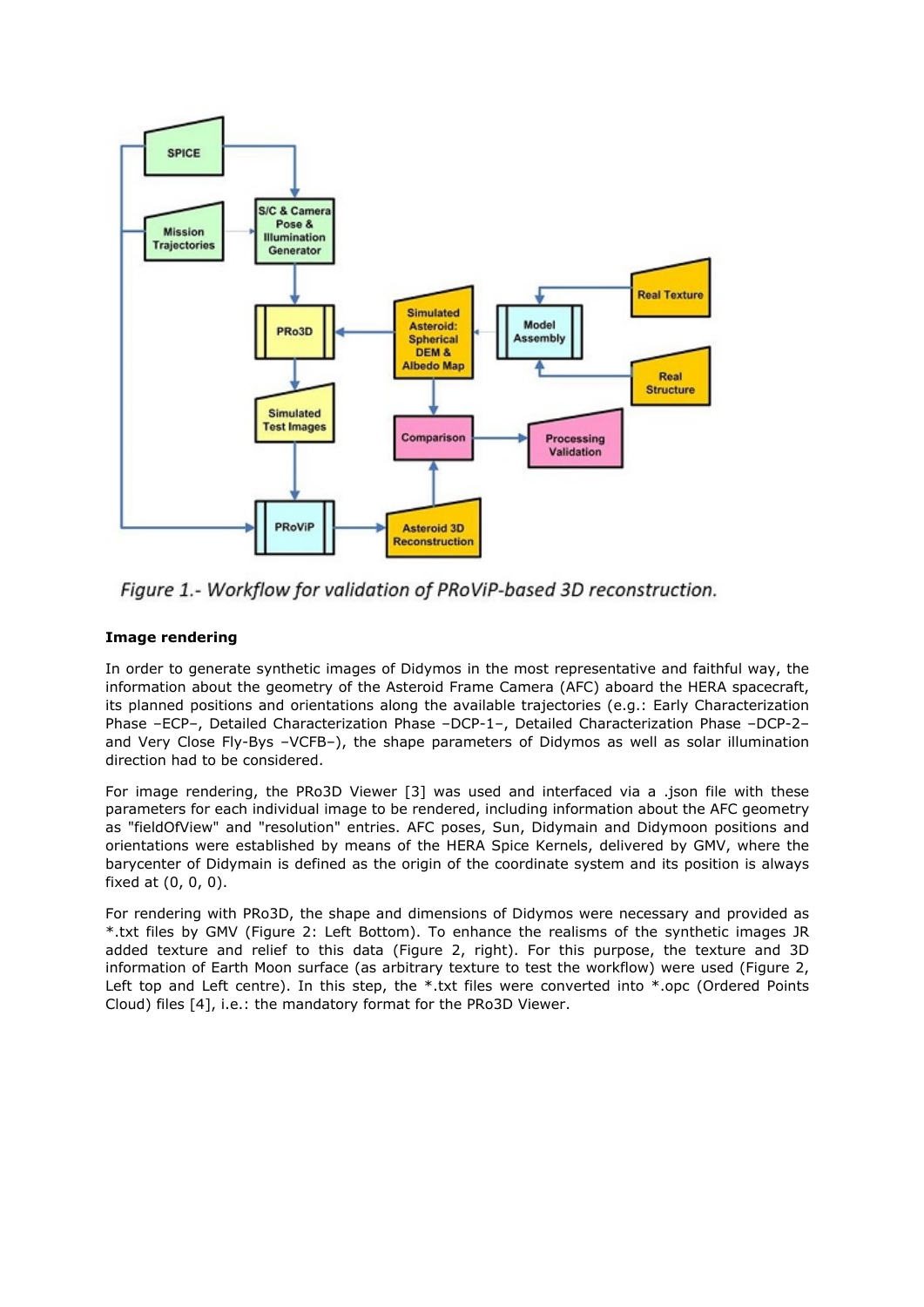

Figure 2.- Left top: Earth Moon DEM. Left center: Earth Moon Texture. Left Bottom:<br>Didymain shape model provided by GMV. Right: View of the Didymain \*.opc file

A subset (463/731) of the resulting rendered images of Didymain along DCP-1 trajectory can be seen in Figure 3. The HERA approach to Didymain (from 23 to 10 Km) along the trajectory can be observed.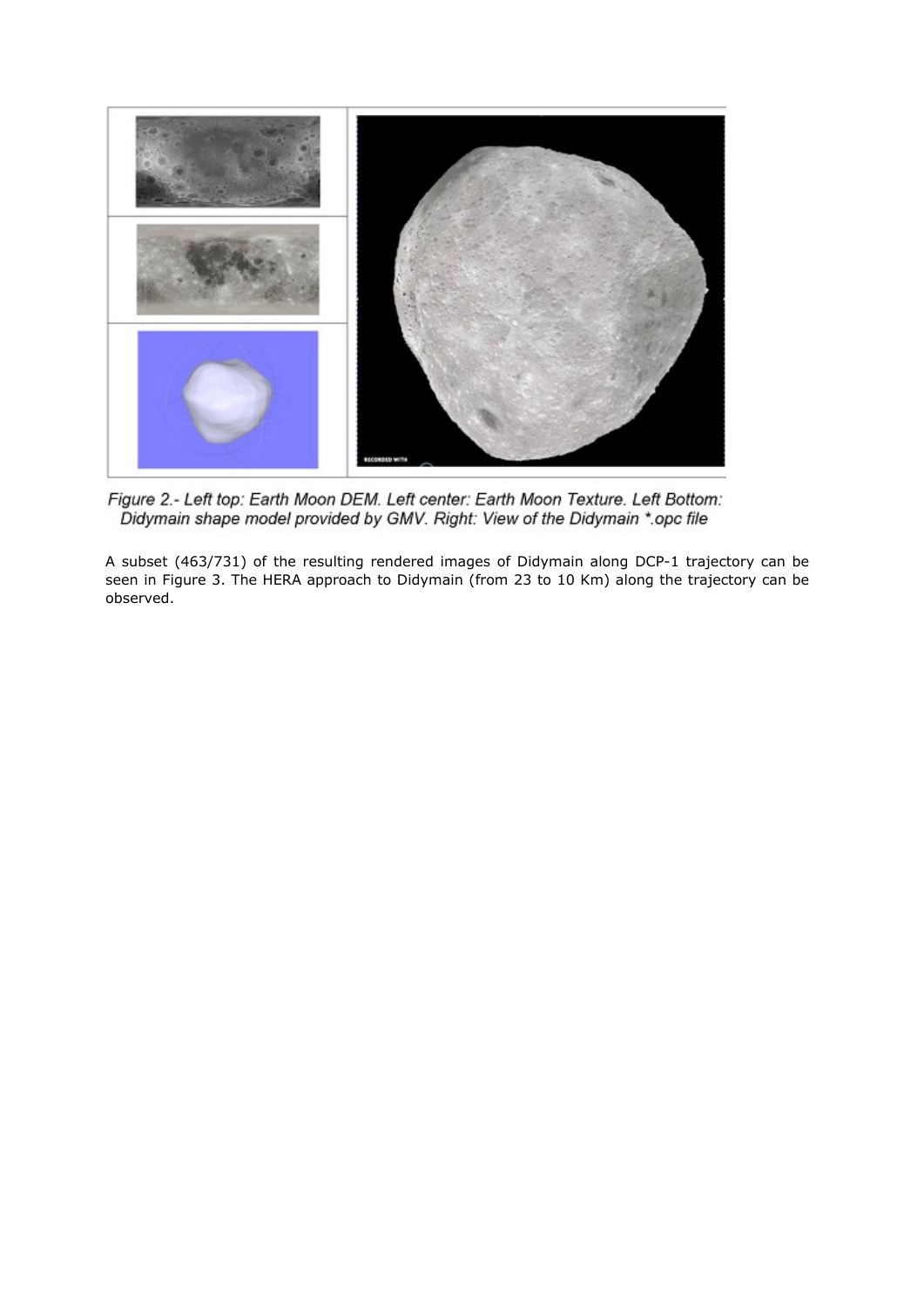

Figure 3.- Simulated subset (463/731) of Didymain images along the DCP-1 trajectory (from 23 to 10 km). Images were rendered with PRo3D Viewer

## **Shape reconstruction**

In order to determine the Didymain shape, the images rendered with PRo3D (e.g.: Figure 3) were supplied to ColMap [5] tool, embedded in PRoViP. ColMap performs 3D reconstruction by means of Structure from Motion (SfM) technique, which assumes that the object to be reconstructed (Didymain) or the sensor (AFC) remains motionless. As Hera AFC moves along the trajectory (e.g. DCP-1) at the same time that Didymain performs its rotation movement, this assumption is violated. In order to establish correct SfM conditions, all AFC poses and orientations calculated with the Spice kernels had to be transformed with the inverse rotations of Didymain to simulate a moving camera around a static scene. Once the rotations were computed the new transformation matrices were provided to ColMap in the "image.txt" file, with following format:

 $<#>$ 

"#" denotes the frame number, "Q0-Q3" specify the rotation in (Hamilton) quaternion notation and "T0-T2" the translation for the current frame. "CID" indicates the used camera, for this case always the AFC and "filename" defines the corresponding image file, i.e.: the rendered image. In the same way, the intrinsic parameters of the AFC were given in the "cameras.txt" file, which format is as follows:

 $<#>$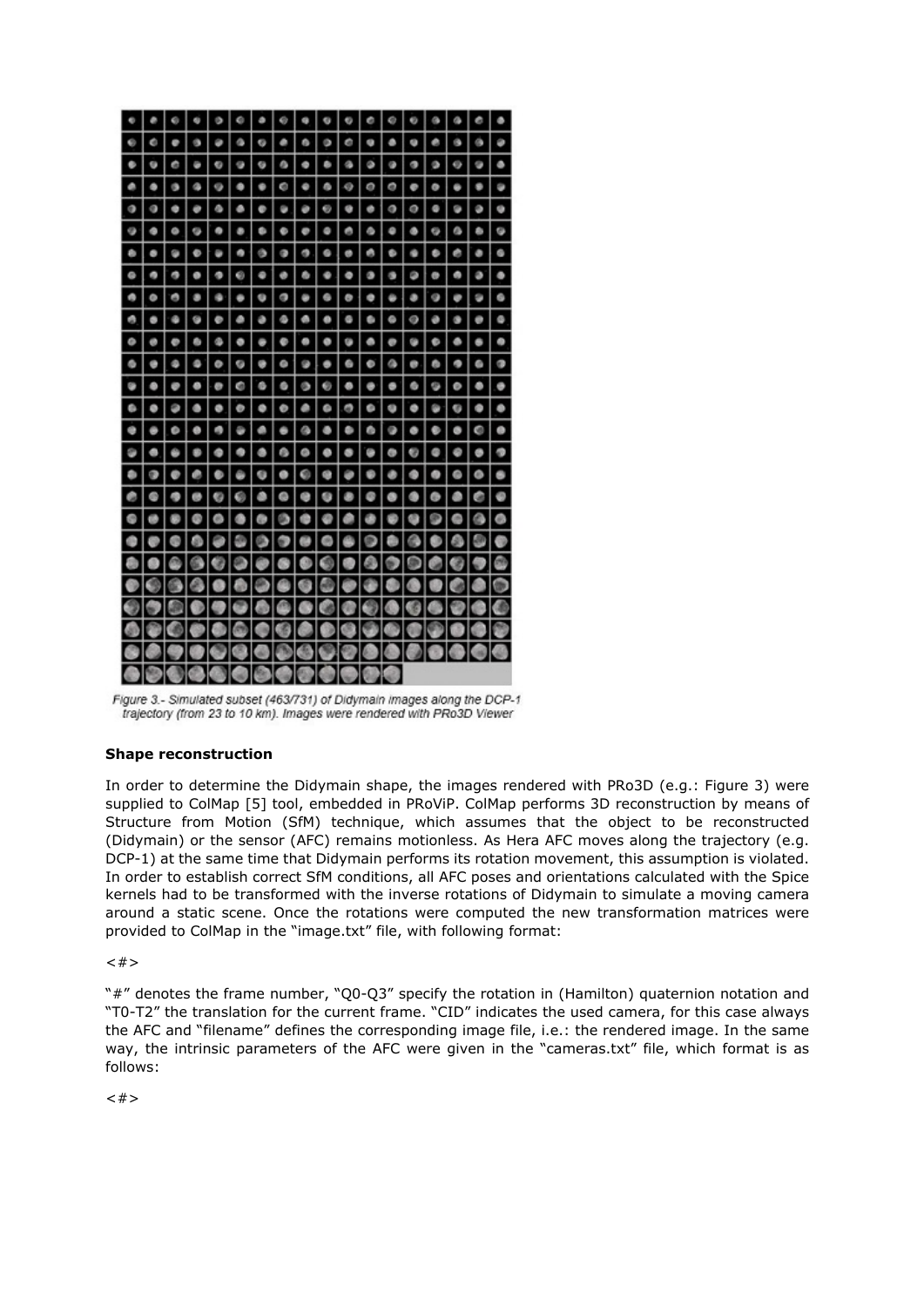Here "#" specifies the camera id (i.e.: the AFC). "CAMERA\_TYPE" defines the used camera model (i.e. Pinhole, Radial etc.), set to SIMPLE\_PINHOLE for the AFC. "Width" and "Height" define the image width in pixels following the AFC specifications (1024 by 1024 pixels) and "PARAMS" contains (in the case of SIMPLE\_PINHOLE cameras) the FoV in pixels and the principal point.

The reconstructed camera poses calculated with ColMap are represented in Figure 4. They are expressed in the Didymain reference frame and, as mentioned before, do not represent the real AFC positions along the DCP-1 trajectory as calculated with the kernels, but the transformed cameras' positions required for SfM.



Figure 4.-Left: Spare 3D reconstruction of Didymain. Right: spatial distribution of all DCP-1 AFC positions (Didymain rotation had been compensated in all AFC positions). All cameras are in Didymain reference frame

Several views (9) of the resulting 3D reconstructed dense Didymain model ("Didymain\_DCP1\_meshed-poisson.ply" file) are represented in Figure 5. The resulting statistics of the reconstruction can be seen in Table 1:



Figure 5.- Different views of the reconstructed Didymain model using the rendered images along DCP1 trajectory (file "Didymain DCP1 meshed-poisson.ply")